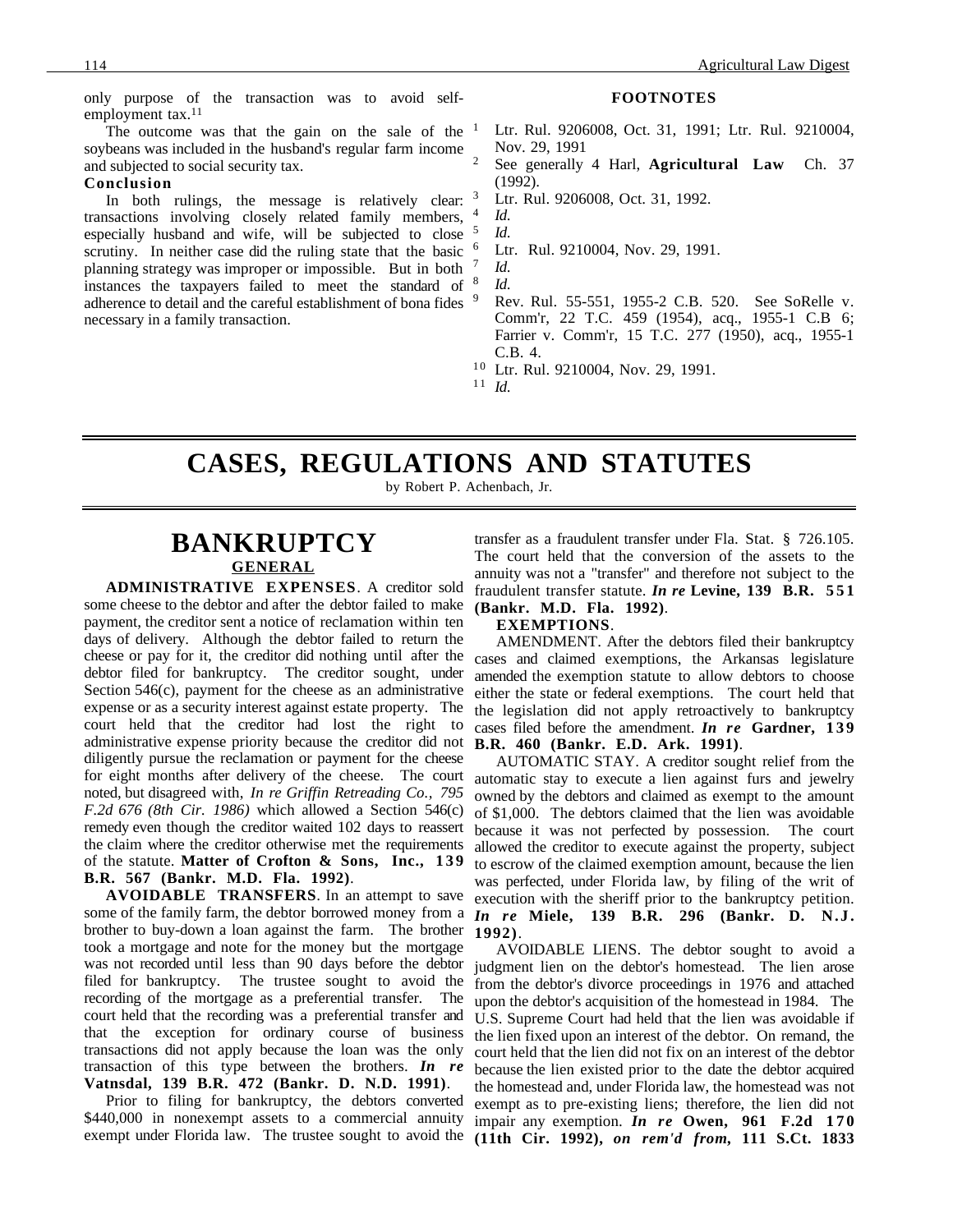#### **(1991),** *rev'g and rem'g***, 877 F.2d 44 (11th Cir. 1989)**.

land through a partnership and set aside 15 acres for the The creditor argued that the unsecured portion should not be debtors family homestead, with the remaining acres to be avoided until after the debtor had paid or otherwise satisfied used for development. The debtors subsequently personally the secured portion of the lien. The creditor argued that acquired the land and used the land as collateral for a avoidance before such payment would prevent restoration of development loan, expressly excepting the 15 acres as the avoided portion if the debtor converted the case to homestead property. The issue on appeal was whether the debtors were restricted to the 15 acres used as a homestead or were entitled to the 200 acre Texas homestead exemption for all of the land. The Bankruptcy and District Courts held that substantial evidence supported the finding that the debtors intended to use only the 15 acres as a homestead and the remaining acres as development property; therefore, the debtors would be allowed only the 15 acres as exempt homestead property. The appellate court reversed, holding that the homestead character of the land was not destroyed by the failed attempt to develop a portion of the land nor by the disclaimer of homestead rights, so long as the land continued to be actually used as the homestead. **Bradley v. Pacific Southwest Bank, F.S.B., 960 F.2d 502 (5th Cir. 1992),** *rev'g***, 121 B.R. 306 (N.D. Tex. 1990)**.

PENSION PLAN. The U.S. Supreme Court has held that a debtor's interest in an ERISA qualified pension plan is excluded from the bankruptcy estate under ERISA as applicable nonbankruptcy law under Section 541(c)(2). **Patterson v. Shumate, 112 S.Ct. 2242 (1992)**.

foreclosure and sale of the debtor's property pre-petition but was also caused by the creditors. *In re* **French, 139** the sale netted proceeds in excess of the lien. A judicial lien **B.R. 476 (Bankr. D. S.D. 1992)**. holder sought relief from the automatic stay to execute against the surplus. The debtor claimed \$2,500 of the surplus as exempt under the North Carolina wild card exemption. The court held that the debtor retained sufficient interest in the surplus to claim an exemption and that the judicial lien would be avoided to the extent the lien impaired the wild card exemption. *In re* **Harris, 139 B.R. 386 (Bankr. E.D. N.C. 1992)**.

SAILBOAT. The court held that the debtor was not entitled to an exemption for a sailboat as athletic sporting equipment under Tex. Prop. Code § 42.002(3)(E). *In re* **Griffin, 139 B.R. 415 (Bankr. W.D. Tex. 1992)**.

TOOLS OF THE TRADE. The debtor sought to avoid nonpossessory, nonpurchase money liens on several pieces of farm equipment. The debtor testified that the debtor used the equipment either not at all or seldom post-petition and produced only one crop on 60 leased acres over 15 months. The court held that the items of equipment were not tools of the debtor's trade because the debtor failed to demonstrate intent to use the equipment for farming. **In re Hrncirik, 138 B.R. 835 (Bankr. N.D. Tex. 1992)**.

WILD CARD. The debtor claimed \$7,400 of the value of unimproved land as exempt under the wild card exemption of 12 Vt. Stat. § 2740(7). The trustee objected to the exemption, arguing that the wild card exemption was *re* **Walter, 139 B.R. 695 (Bankr. N.D. Ohio** available only as to personal property. The court held that **1992)**. the wild card exemption could be used for any property owned by the debtor, including real property. *In re* **Christie, 139 B.R. 612 (Bankr. D. Vt. 1992)**.

#### **CHAPTER 12**

HOMESTEAD. The debtors purchased 129 acres of ranch sought to avoid the unsecured portion of a mortgage lien. **AVOIDABLE LIENS**. The Chapter 12 debtors Chapter 7 or would make assertion of the lien difficult if the debtor sold the collateral. The court held that the unsecured portion of the lien would not be avoided until the secured portion was satisfied. *In re* **Kinder, 139 B.R. 743 (Bankr. W.D. Okla. 1992)**.

PROCEEDS. A first deed of trust creditor had obtained a where the debtor properly obtained the extensions and delay **DISMISSAL**. The Chapter 12 debtor had filed for divorce prior to filing for bankruptcy and the divorce court had awarded interim possession of the farm to the wife. The Chapter 12 case was over one year old, but the debtor had obtained an extension to file a plan and the confirmation hearing date was set. Three creditors sought dismissal of the case for lack of jurisdiction, unreasonable delay by the debtor and ineligibility of the debtor for Chapter 12. The jurisdiction and eligibility arguments were based on the divorce court's award of interim possession of the farm to the wife. The court held that the interim award did not completely divest the debtor of rights to the farm and whatever rights were to be granted to the debtor in the divorce proceedings would be administered in bankruptcy. The court also ruled that dismissal would not be allowed

#### **FEDERAL TAXATION**

**ABANDONMENT**. During the Chapter 7 case, the debtor thought that an income tax refund would be less than \$500. The trustee filed a no asset report but before the report was approved and the case closed, the debtor learned that the refund would be over \$2,000. The debtor informed the trustee but the case was closed before the trustee could take any action. The trustee then sought a reopening of the case to administer the tax refund. The debtor argued that the refund was deemed abandoned because the refund was not administered during the case. The court held that the abandonment rule would not apply because the refund was not listed on the debtor's schedule of assets. *In re* **McCoy, 139 B.R. 430 (Bankr. S.D. Ohio 1991)**.

**AVOIDABLE LIENS**. The IRS had filed a tax lien against the debtor's property, including an automobile. Under I.R.C. § 6323(b)(2), a tax lien is not valid against a buyer of an automobile without notice of the tax lien. The trustee argued that, under Section 545, the trustee took possession of the automobile as a bona fide purchaser without knowledge of the lien. The court held that the tax lien was avoidable as to the automobile because actual physical possession by the trustee was not required for avoidance. *In*

The IRS had a properly filed tax lien against securities, motor vehicles and personal property owned by the Chapter 11 debtor. The debtor-in-possession sought avoidance of the lien against this property under I.R.C. § 6323(b) and Section 545. The court held that the tax lien would be avoided as to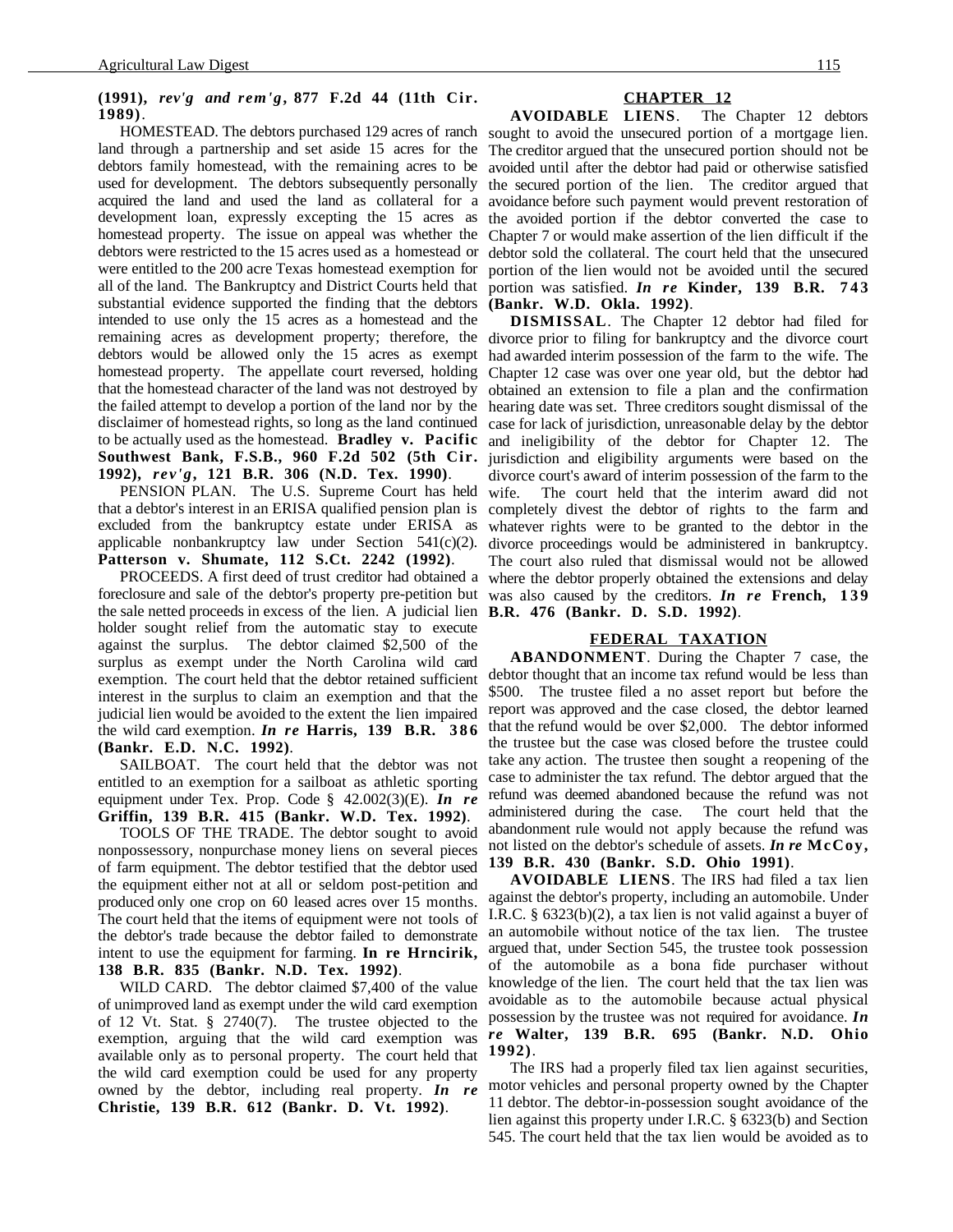possession of the property and took possession as debtor-in-which covered unpaid taxes but the IRS failed to timely seek possession as a bona fide purchaser without notice of the collection on the bonds. The Bankruptcy Court had allowed lien. The tax lien was not avoidable as to the personal the debtor to off set the amounts collectible from the bonds property because the debtor-in-possession did not take from the debtor's Section 6672 liability. The District Court possession through a retail sale as required by I.R.C. § held that the setoff was improper because the IRS had no 6323(b)(3). **U.S. v. Sierer, 139 B.R. 752 (N.D.** duty to seek collection first from the corporation or surety **Fla. 1991),** *aff'g in part and rev'g in part*, 121 before assessing the debtor and the debtor and corporation **B.R. 884 (Bankr. N.D. Fla. 1990)**.

The debtor operated a hearing aid business inside a **Nece, 139 B.R. 637 (S.D. Tex. 1992)**. department store under a lease agreement which provided for payment of the debtor's rent from the monthly sales proceeds collected by the department store from the hearing aid business. The IRS levied on a tax lien against the proceeds held by the department store and the Chapter 7 trustee sought return of the money, under Section 545(2), as exempt under I.R.C. § 6323(b). The court held that the sales proceeds were not "money" and therefore exempt from levy under the "securities" exemption, because the proceeds owed to the debtor were not transferable. **Christison v. U.S., 9 6 0 F.2d 613 (7th Cir. 1992)**.

**EXEMPTION**. The debtor's earned income tax credit for the taxable year which included the petition date was allowed as an exemption. *In re* **Buchanan, 139 B.R. 721 (Bankr. D. Idaho 1992)**.

**PLAN**. Under the debtor's Chapter 11 plan, the IRS claim for pre-petition withholding taxes would be paid in equal monthly installments of principal and interest with a balloon payment at the end of the sixth year. The IRS argued that under Section 1129(a)(9)(C), the plan had to pay the claim in equal payments for the life of the plan, with no balloon payment. The court held that Section  $1129(a)(9)(C)$ did not prohibit balloon payments so long as the monthly plan payments included payment on principal and interest. *In re* **Volle Elec., Inc., 139 B.R. 451 (C.D. Ill. 1992),** *aff'g***, 132 B.R. 365 (Bankr. C.D. Ill. 1991)**.

**PRIORITY**. The IRS claimed priority of its tax lien, under 31 U.S.C. § 3713, against the debtor's property. The IRS argued that Section 3713 applied because upon levy against the debtor's property, the debtor became insolvent and committed an act of bankruptcy. The court reversed a summary judgment for the IRS because an issue of fact remained as to whether the debtor was insolvent at the time the tax lien was filed. The court held that the tax lien itself could not be both the action which made the debtor insolvent and the act of bankruptcy which are required by Section 3713. **Jonathan's Landing, Inc. v. Townsend, 960 F.2d 1538 (11th Cir. 1992)**.

**RESPONSIBLE PERSON**. A former shareholder and officer of the debtor corporation petitioned for a determination of the debtor's federal tax liability. The shareholder had been assessed the Section 6672 100 percent penalty as a responsible person for the failure of the debtor to pay employment withholding taxes. The court refused to make the determination because the request involved only the personal tax liability of a nondebtor. *In re* **American Motor Club, Inc., 139 B.R. 578 (Bankr. E.D. N.Y. 1992)**.

The debtor was a "responsible person" under Section 6672 liable for unpaid federal withholding taxes not paid by

the securities and vehicles because the debtor remained in a corporation. The corporation had obtained surety bonds could also have sought repayment from the surety. *In re*

## **CORPORATIONS**

**STOCK REDEMPTION**. The corporation decided by a majority vote of shareholders to sell its assets. A dissenting minority shareholder demanded redemption of preferred stock at fair market value but the corporation redeemed the stock at \$1 per share under the formula provided in the Articles of Incorporation. The shareholder sued for the difference under Colo. Rev. Stat. §§ 7-4-123, 7-4-124, requiring redemption at fair market value. The court held that a corporation's articles of incorporation could not override the statutory requirement that a dissenting shareholder's stock is to be redeemed at fair market value when the corporation decides to sell its assets. **Breniman** v. Agricultural Consultants, Inc., 829 P.2d 493 **(Colo. Ct. App. 1992)**.

### **FEDERAL AGRICULTURAL PROGRAMS**

**CONSERVATION**. The CCC has issued a proposed regulation amending the Conservation Reserve Program to allow producers to include small farmed wetlands in the CRP acres. **57 Fed. Reg. 28468 (June 25, 1992)**.

**FARMER OWNED RESERVE PROGRAM**. The CCC has adopted as final amendments to the Farmer Owned Reserve Program regulations to provide that 1991 feed grains may not be pledged for FOR loans. **57 Fed. Reg. 27353 (June 19, 1992)**.

**GRAIN STORAGE**. The plaintiff stored CCC grain under a contract. The CCC withheld storage fees owed to the plaintiff because grain loaded out from the storage facility was graded lower than when the grain was placed in storage. The CCC used inspectors from FGIS, but the plaintiff alleged that the loaded-out grain was misgraded. CCC sought dismissal of the claim as a tort claim beyond the jurisdiction of the court. The court held that the misgrading claim sounded in contract because the focus of the plaintiff's claim was the reliability of the FGIS grading and use of the grading by CCC. The court also held that an agency relationship between CCC and FGIS was not required for maintenance of the misgrading claims by the plaintiff. **HNV Cent. River Front Corp. v. U.S., 25 Cls. Ct. 606 (1992)**.

**MEAT AND POULTRY INSPECTION**. The FSIS has adopted as final amendments to the regulations governing the processing of oval sausage and dry-cured ham to destroy trichinae. **57 Fed. Reg. 27870 (June 2 2 , 1992)**.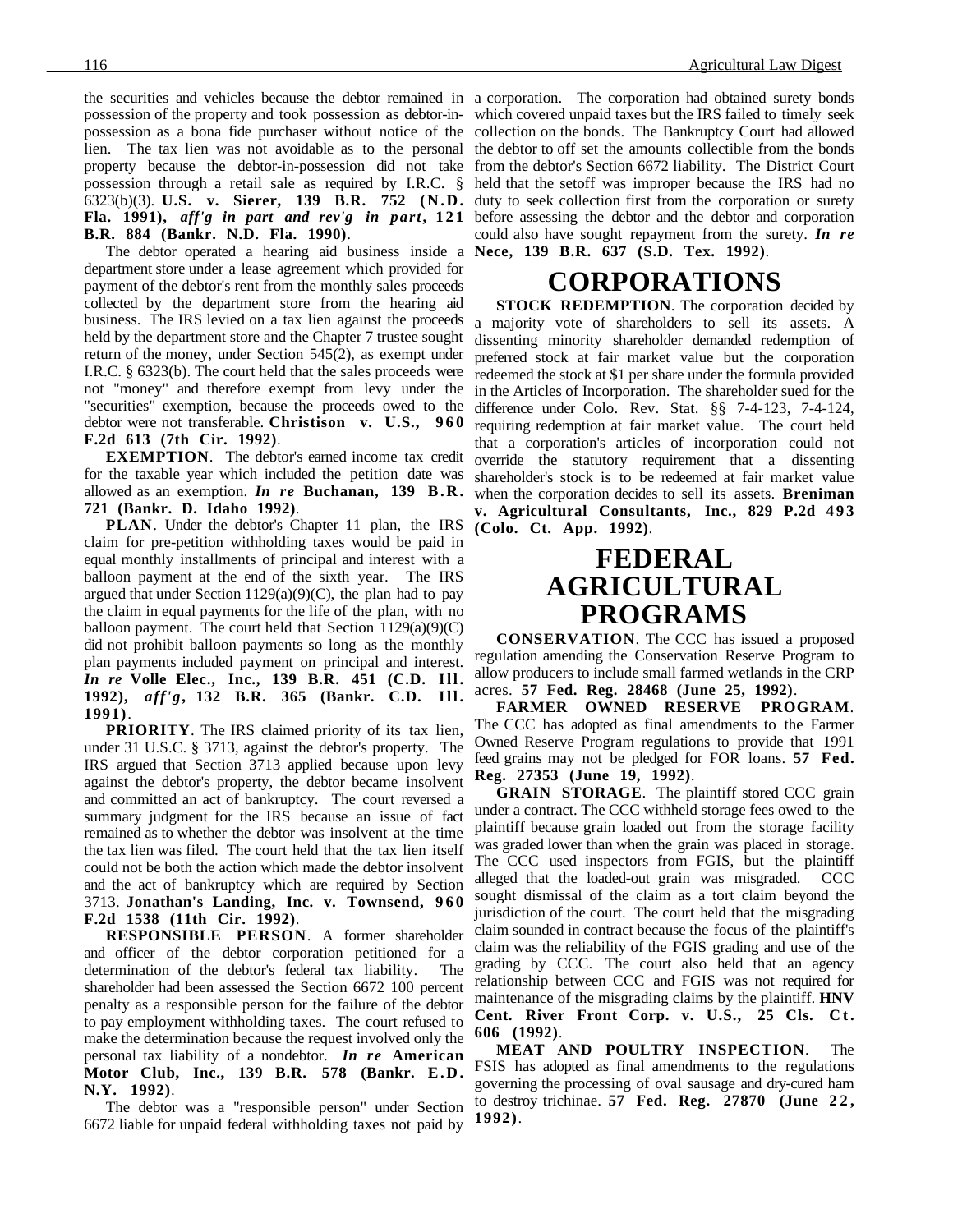**PESTICIDES**. The plaintiffs were injured when the pesticide Chlordane was sprayed in the apartment complex A trust, irrevocable upon the settlor's death in 1974, had the where the plaintiffs lived or worked. The plaintiffs sued the settlor's son as lifetime beneficiary and trustee. At the son's applicator, manufacturer and sellers of the Chlordane under a death, the trust was to be split into two trusts, one for each theory of products liability for failure to provide adequate grandchild. The trustee obtained a state court order warning and instructions. The defendant manufacturer establishing two trusts, with each grandchild as the sought dismissal of the action as preempted by FIFRA. The remainderholder for each trust and adding provisions for court held that FIFRA did not preempt state tort action for successor trustees. The IRS ruled that the partition of the failure to warn because the manufacturer's compliance with trust and trustee provisions would not subject the trust to the federal statutory labeling and state tort liability GSTT. **Ltr. Rul. 9223048, Mar. 10, 1992**. requirements was not impossible. **Thornton v. Fondren** Green Apartments, 788 F.Supp. 930 (S.D. Tex. became irrevocable upon the decedent's death. The current **1992)**.

**TOBACCO**. The CCC has issued proposed regulations amending the tobacco support program. The amendments provide that (1) warehouse operators and dealers will not be allowed carryover or purchase credit for damaged tobacco, (2) ruled that the beneficiary's power to invade corpus was not a persons affiliated with dealers who owe penalties or persons general power of appointment because the power to invade who allow such indebted dealers to use their dealer corpus was subject to an ascertainable standard. Therefore, identification cards will be responsible for such debts, (3) the trust property was not includible in the beneficiary's flue-cured and burley tobacco dealers are to file an annual gross estate. The death of the beneficiary would be a taxable letter of credit or bond to secure payment of potential termination subject to GSTT. Ltr. Rul. 9222039, Feb. penalties, and (4) identification cards may be suspended for material program violations. **57 Fed. Reg. 28801, June 29, 1992**.

### **FEDERAL ESTATE AND GIFT TAX**

**CHARITABLE DEDUCTION**. The grantors had established a charitable remainder unitrust which provided a set unitrust amount payable to the grantors for life. The trust provided that a successor trustee could not be the decedent's gross estate. **Ltr. Rul. 9223006, Feb. 2 8 ,** grantors or anyone subordinate to the grantors. The grantors **1992**. reformed the trust to provide that a successor trustee could be the grantors or subordinates of the grantors. The IRS ruled that the amendment would not alter the trust qualification as a charitable unitrust because the trustee did not have the power to alter the unitrust payment amount. **Ltr. Rul. 9224040, March 6, 1992**.

**DISCLAIMERS**. Fifteen months after the death of the decedent, the decedent's children, aged 17, 28 and 38 filed disclaimers of their interests in the decedent's estate, except for \$600,000. The IRS ruled that the disclaimers of the 28 and 38 year old children were untimely but that the disclaimer of the 17 year old child was timely. **Ltr. Rul. 9223051, Mar. 11, 1992**.

The decedent's will bequeathed stock to the surviving spouse in trust with the remainder to a charitable trust. The surviving spouse disclaimed in writing all interest in the stock within nine months after the decedent's death and the charitable remainder holder disclaimed any interest in the stock through a state court proceeding within nine months after the decedent's death. The stock then passed under the will to the decedent's children. The IRS ruled that the disclaimers were timely and effective. The IRS also ruled that for purposes of I.R.C. § 382 the basis of the stock in the hands of the children was the same as the decedent's at death and the holding period of the decedent was includible in one-half of the securities and brokerage accounts in the the holding period of the children. **Ltr. Rul. 9222041,** decedent's gross estate. The decedent's interest in the **Feb. 28, 1992**.

**GENERATION SKIPPING TRANSFER TAX**.

The decedent created a revocable intervivos trust which beneficiary of the trust was a nephew who had the power to invade trust corpus for "his separate support and maintenance. The remainder of the trust passed to grandnieces and grandnephews of the decedent. The IRS **28, 1992**.

**GROSS ESTATE**. The decedent owned an usufruct (life estate) in an installment note received from the decedent's predeceased spouse. The predeceased spouse had elected to report gain from the note on the installment method and the predeceased spouse's estate elected to have the usufruct treated as QTIP. The IRS ruled that the proceeds of the note and any appreciation in the value of the note, less any capital gains tax paid by the decedent on the note, which passed to the remainder holder were includible in the

**MARITAL DEDUCTION**. The decedent bequeathed \$500,000 to the surviving spouse but allowed the executor to delay payment if payment would require sale of estate property. If the payment was delayed, interest was to be paid to the surviving spouse. The court held that the bequest was eligible for the marital deduction. **Est. of Friedberg, T.C. Memo. 1992-310**.

The surviving spouse received an interest in trust in farm real property. Under the trust, the surviving spouse was to receive all income at least annually but the trustee had the discretion to accumulate so much of the trust income as was not necessary for the surviving spouse's needs or best interests. The Tax Court held that the surviving spouse's interest in the trust was not QTIP because some trust income could be accumulated. The appellate court reversed, holding that the trustee was required to distribute all income in order to effectuate the decedent's intent that the trust qualify for the marital deduction. **Est. of Ellingson v . Comm'r, 92-1 U.S. Tax Cas. (CCH) ¶ 60,101 (9th Cir. 1992),** *rev'g***, 96 T.C. 760 (1991)**.

Prior to death, the decedent and the surviving spouse acquired securities and brokerage accounts as joint tenants with their two children. Because the decedent contributed one-half of the assets in the account, the executor included securities and accounts passed in equal shares to the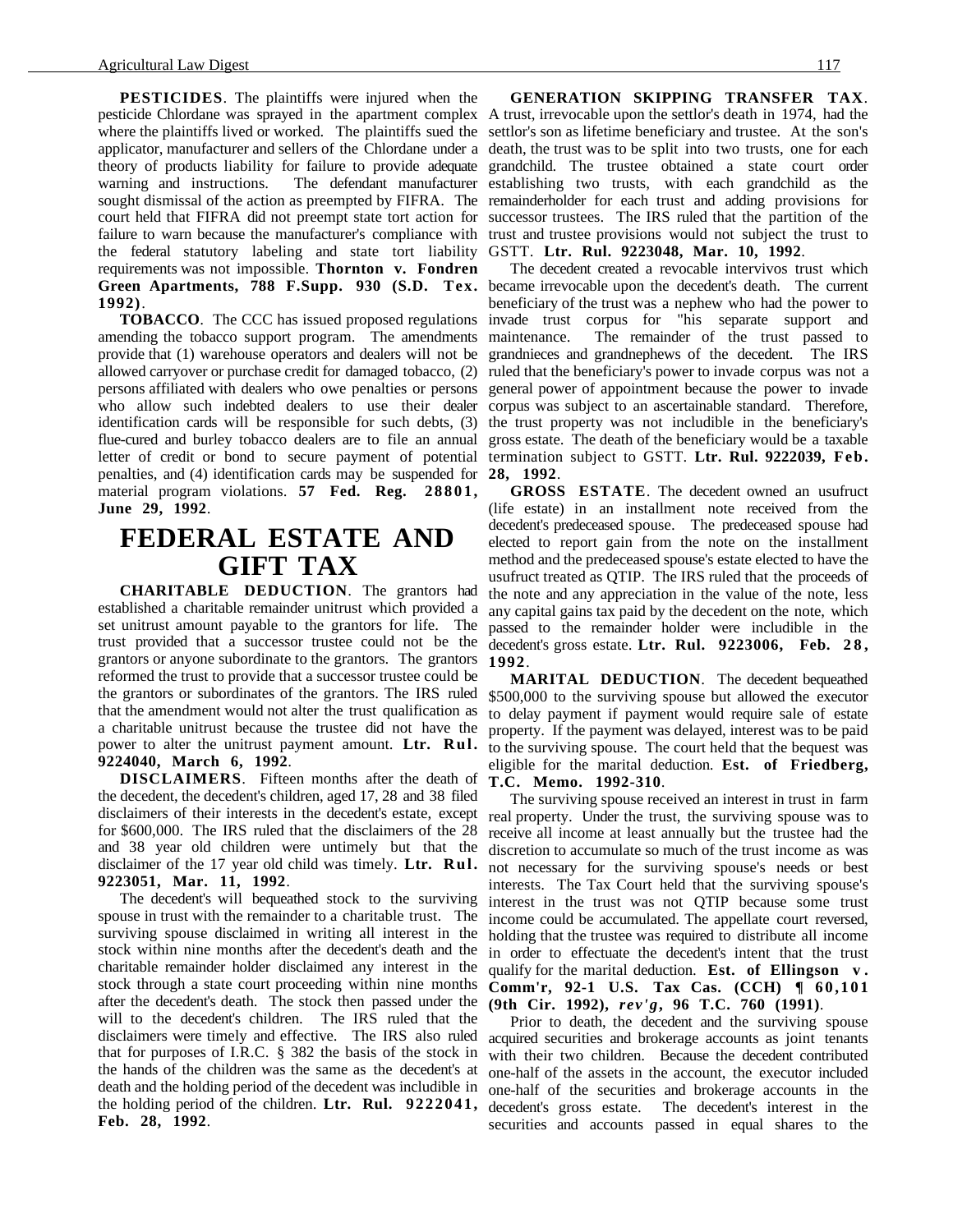surviving joint tenants, the surviving spouse and two children. The IRS ruled that as a joint tenant, the surviving spouse had a power to appoint the surviving spouse's interest in the securities and accounts to the surviving spouse by severing the joint tenancy; therefore, the surviving spouse's share of the decedent's interest in the securities and accounts was eligible for the marital deduction. **Ltr. Rul. 9224010, March 6, 1992**.

The decedent's will passed property in trust to the surviving spouse. The trust provided that if the executor does not make the QTIP election to any assets to be transferred to the marital trust, the assets were to be transferred to a different trust. The IRS ruled that because the trust property was subject to divestiture, the trust property was not eligible for the marital deduction, even if the executor makes the QTIP election. **Ltr. Rul. 9224028, March 13, 1992**.

**SALE OF STOCK TO ESOP**. The executrix purchased stock with estate funds and sold the stock back to the corporation's Employee Stock Ownership Plan (ESOP) and applied for a refund for the 50 percent deduction allowed at the time of the sale. The IRS had issued *Rev. Rul. 87- 13, 1987-1 C.B. 20* interpreting I.R.C. § 2057 as requiring the decedent to own the stock prior to death. Congress retroactively amended I.R.C. § 2057 to require that the stock sold be owned by the decedent prior to death. The court upheld the constitutionality of the retroactive application of the amendment which denied the 50 percent deduction to the estate because the estate could reasonably foresee the amendment and the amendment was not a new tax but a change of tax benefits. **Ferman v. U.S., 92-1 U.S. Tax Cas. (CCH) ¶ 60,100 (E.D. La. 1992)**.

**TRUSTS**. The beneficiary of a trust established by the will of the beneficiary's parent was liable for tax on the income earned by the trust where the trustee was required to distribute all income to the beneficiary. **Seligson v . Comm'r, T.C. Memo. 1992-320**.

**VALUATION**. The value of residential property for estate tax purposes was determined using the current single family residential zoning of the land and not the potential zoning as multi-family residential, as proposed by the IRS. Another parcel of property was valued by the court at about the average between the IRS and estate's value using comparable land. The value of a third property was discounted for the lack of public sewer connection. **Est. o f Ratcliffe v. Comm'r, T.C. Memo. 1992-305**.

The decedent's estate included stock subject to a redemption agreement. The estate elected to value estate property at the alternate valuation date but the stock was valued, as required by the redemption agreement, as of the date of the decedent's death. The stock not subject to the redemption agreement was valued at the alternate valuation date. The court held that events after the alternate valuation date would not be considered in determining the value of the **92-52, I.R.B. 1992-27, June 16, 1992**. nonredemptive stock on the alternate valuation date. **Est. of Friedberg, T.C. Memo. 1992-310**.

## **FEDERAL INCOME TAXATION**

### **C CORPORATIONS**

ESTIMATED TAX. A small C corporation had a net operating loss for the 1990 taxable year and \$0 tax liability. The corporation had \$1,000 tax liability for 1991 but failed to pay any estimated taxes. The IRS ruled that in order for a C corporation to base its estimated tax payments on the previous year's tax liability, the previous taxable year had to have a positive tax liability; therefore, the corporation, for 1991, had an underpayment of estimated taxes. **Rev. Rul. 92-54, I.R.B. 1992-27, June 22, 1992**.

**CAPITAL GAINS**. The taxpayers were farmers who received payments over several taxable years under a 1985 mining contract which produced capital gains during those years. The taxpayers filed for a refund based on the argument that the repeal of the capital gains deduction in 1986 should not apply to a pre-existing contract and that because the taxpayers were farmers, they were eligible for the special treatment for the sale of cattle under the Dairy Termination<br>Program. The court held that long-standing precedent The court held that long-standing precedent allowed application of changes in the tax laws to contracts with taxable payments over several years. In addition, the court held that the special treatment for the sale of dairy cattle clearly did not apply to the sale of other capital assets. The court also held that the special treatment for dairy farmers did not violate the equal protection provisions of the U.S. Constitution. **Mostowy v. U.S., 92-1 U.S. Tax Cas. (CCH) ¶ 50,311 (Fed. Cir. 1992),** *aff'g***, 24 Cl. Ct. 193 (1991)**.

**DISCHARGE OF INDEBTEDNESS**. The IRS has issued a revenue ruling concerning the stock-for-debt exception to recognition of income from discharge of indebtedness. In one situation, a corporation which was insolvent by \$50,000 but not in bankruptcy exchanged \$10,000 in debt instruments and \$20,000 in stock for \$90,000 in debt held by one person. The IRS ruled that the amount of discharge of indebtedness income, \$90,000, was reduced by the face value of the debt and stock, \$30,000, to \$60,000. Because the corporation was insolvent by \$50,000, only \$10,000 was discharge of indebtedness income. In the second situation, the \$10,000 in debt instruments were exchanged for \$30,000 in debt owed to one person and the \$20,000 in stock was exchanged for \$60,000 in debt owed to another person. The IRS ruled that the stock for debt was considered first such that the discharge of indebtedness income was reduced by the value of the stock to \$40,000, none of which was recognized. The debt-for-debt exchange reduced the discharge of indebtedness to \$20,000, \$10,000 of which must be used to reduce tax attributes (because the stock-for-debt exception did not apply) and \$10,000 of which was recognized as income. **Rev. Rul.**

**EMBRYO TRANSPLANT ACTIVITY**. A college professor and registered nurse were disallowed depreciation and investment tax credit for breeding cows purchased as part of an investment in an embryo transplant cattle breeding activity. The court found that the embryo transplant activity was a sham and the investment constructed for the purpose of creating tax deductions. The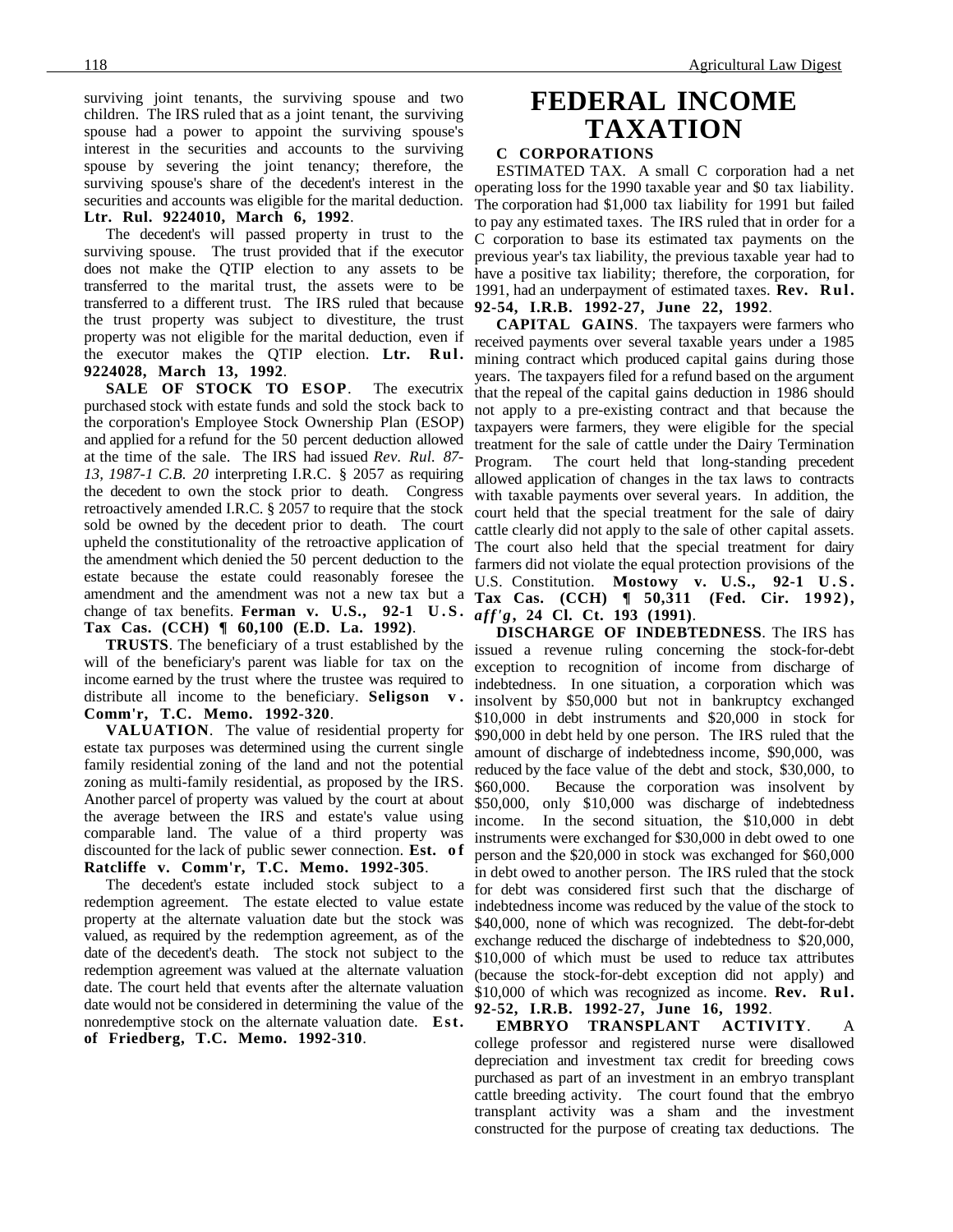business operator had no facilities or equipment for ruled that if the first trust exchanged the like-kind property transplanting embryos, had fewer cattle than claimed and for similar property owned by the second trust, the exchange retained possession and control of the cattle the taxpayers would not cause recognition of tax from the initial like-kind claimed to have purchased and for which the taxpayers exchange under the sale between related persons rule, because claimed deductions. *In re* **Gran, 92-1 U.S. Tax Cas.** each trust was established by a different person. **Ltr. Rul. (CCH) ¶ 50,283 (8th Cir. 1992),** *aff'g***, 131 B.R. 9224008, March 6, 1992**. **843 (E.D. Ark. 1991),** *aff'g* **108 B.R. 668 (Bankr. E.D. Ark. 1989)**.

**ESCROWS**. The IRS has ruled that, under I.R.C. § 468B(g), *Rev. Rul. 64-131, 1964-1 C.B. 485, Rev. Rul. 70-567, 1970-2 C.B. 133, and Rev. Rul. 71-119, 1971-1 C.B. 163* are obsolete to the extent that they rule that interest earned by escrow accounts, settlement funds or similar funds is not subject to tax to the accounts. The interest amounts are taxable to the distributee when distributed. **Rev. Rul. 92-51, I.R.B. 1992-27, June 12, 1992**.

**HEALTH INSURANCE**. The Tax Extension Bill of 1992, H.R. 3040 would extend to December 31, 1993, the availability of the 25 percent deduction from gross income for health insurance costs paid by self-employed persons.

**HOBBY LOSSES**. The taxpayer, a lawyer, was allowed business deductions for a citrus tree orchard where the court found that the operation was run in a businesslike trust cannot qualify as a Subchapter S trust; therefore, if manner with intent to make a profit, even though the market conditions for citrus made profit expectations unreasonable. The taxpayer was not allowed deductions for a horse breeding operation which was not run in a businesslike manner. **Siegal v. Comm'r, T.C. Memo. 1992-334**.

horse breeding activity where the taxpayers could not the "legs" of the straddles, arguing that the straddles were not demonstrate an intent to make a profit, only one horse was entered into for profit but only for the tax benefits. The involved and the profit from the horse's future races was court held that Section 108 of the Tax Reform Act of 1984 speculative. **Aretakis v. Comm'r, T.C. Memo. 1992-356**.

the period July 1, 1992 through September 30, 1992, the interest rate paid on tax overpayments remains at 7 percent **Comm'r, 92-2 U.S. Tax Cas. (CCH) ¶ 50,328** and for underpayments remains at 8 percent. **Rev. Rul. (D.C. Cir. 1992),** *rev'g***, T.C. Memo. 1988-570**. **92-44, I.R.B. 1992-24, 86**.

**INVESTMENT TAX CREDIT**. A partnership was denied energy tax credit for an on-farm energy plant because the plant was never placed in service, production of the lease, the tenant required that the landlord repair irrigation plants was not commenced and no sales of the plants were made. **Wall v. Comm'r, T.C. Memo. 1992-321**.

**IRA'S**. The taxpayer received a distribution from an IRA and immediately deposited the funds in another IRA with a different investment company. The taxpayer made two other such rollovers of IRA funds that taxable year. The court ruled that the first transfer was not a trustee-to-trustee transfer because the initial account funds were distributed to the taxpayer. Because the first transaction was not taxable as a rollover, the second and third transactions were not eligible The landlord had also argued that the initial check was only for the rollover nonrecognition exemption. **Martin v . Comm'r, T.C. Memo. 1992-331**.

and wife, each established a trust with each owning a parcel first payment. **Tri-Circle, Inc. v. Brugger Corp.,** of land. The first trust leased out its parcel for 47 years and **829 P.2d 540 (Idaho Ct. App. 1992)**.exchanged its reversionary interest for other qualifying likekind property. The IRS ruled that the exchange qualified for Section 1031(a) nonrecognition treatment. The IRS also

### **SAFE HARBOR INTEREST RATES JULY 1992**

|            | Annual | Semi-annual Quarterly |      | Monthly |
|------------|--------|-----------------------|------|---------|
|            |        | Short-term            |      |         |
| <b>AFR</b> | 4.84   | 4.78                  | 4.75 | 4.73    |
| 110% AFR   | 5.33   | 5.26                  | 5.23 | 5.20    |
| 120% AFR   | 5.82   | 5.74                  | 5.70 | 5.67    |
|            |        | Mid-term              |      |         |
| AFR        | 6.85   | 6.74                  | 6.68 | 6.65    |
| 110% AFR   | 7.55   | 7.41                  | 7.34 | 7.30    |
| 120% AFR   | 8.25   | 8.09                  | 8.01 | 7.96    |
|            |        | Long-term             |      |         |
| AFR        | 7.73   | 7.59                  | 7.52 | 7.47    |
| 110% AFR   | 8.52   | 8.35                  | 8.26 | 8.21    |
| 120% AFR   | 9.32   | 9.11                  | 9.01 | 8.94    |

#### **S CORPORATIONS**

TRUSTS. The IRS has ruled that a charitable remainder stock of an S corporation is transferred to a charitable remainder trust, the S corporation election terminates. **Rev. Rul. 92-48, I.R.B. 1992-24, 7**.

The taxpayers were not allowed business deductions for a The IRS disallowed the separate loss and gain treatment of **INTEREST RATE**. The IRS has announced that for or business. The court also held that the presumption **STRADDLES**. The taxpayer was a commodities dealer who engaged in several pre-ERTA commodities straddles. provided an irrebutable presumption that pre-ERTA straddles by commodities dealers were made while engaged in a trade applied to transactions on foreign exchanges. **Horn v .**

### **LANDLORD AND TENANT**

LIKE-KIND EXCHANGE. The taxpayers, husband given the plaintiff no indication of this limitation on the **AGENCY**. In the negotiations for renewal of a farm equipment. A manager of the landlord agreed to the repairs and the tenant established an account with the plaintiff for charging labor and materials to the landlord. The bills were sent to the tenant and forwarded to the landlord. The first set of bills was paid by one check from the landlord but the second set of bills went unpaid. The court held that substantial evidence existed that express and implied authority had been granted to the tenant to contract for the labor and materials for the repair of the irrigation equipment. for start-up costs and that the first payment did not authorize any further repairs. The court held that the landlord had